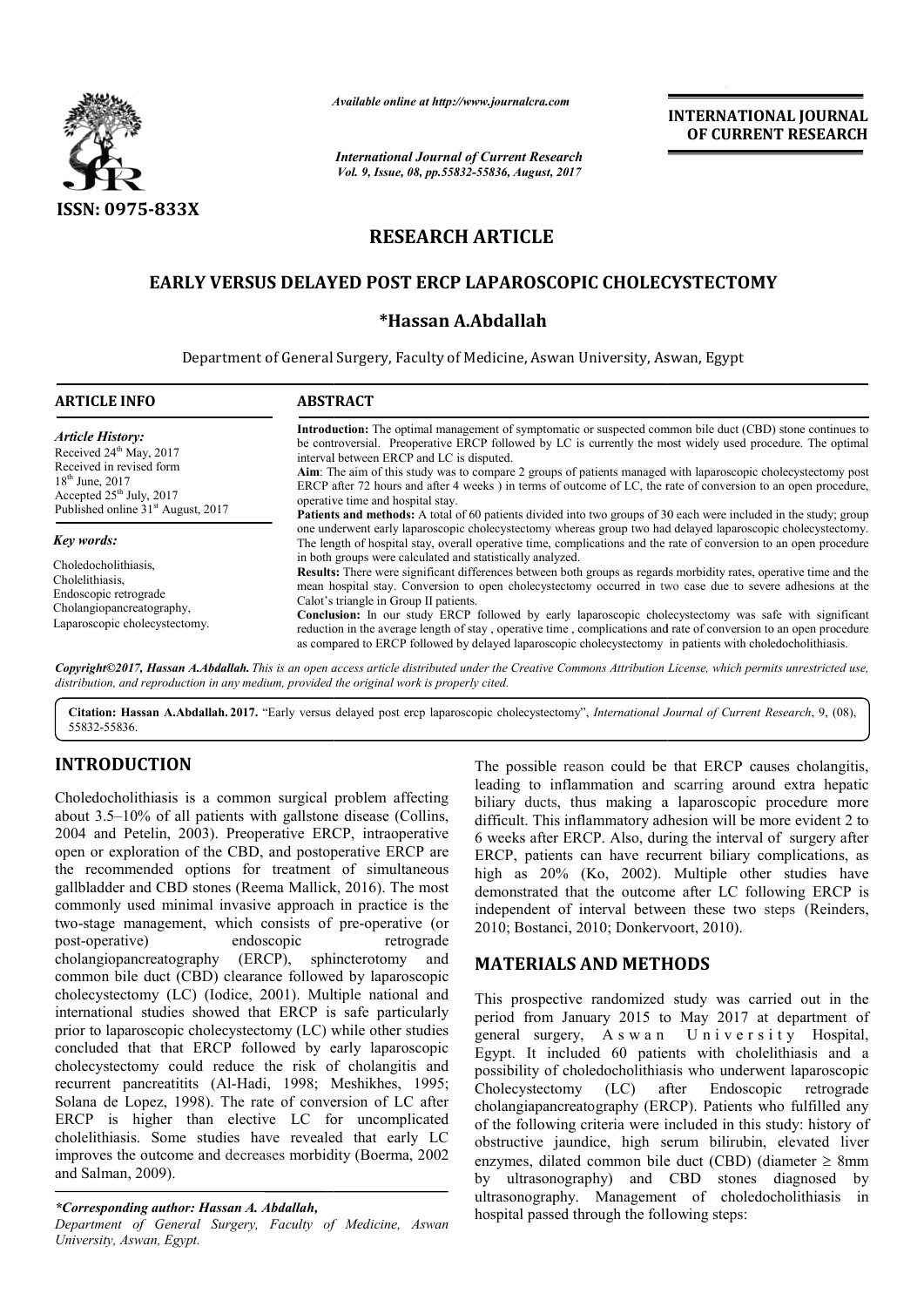- All patients were subjected to complete evaluation through detailed history, complete physical examination, laboratory investigations and imaging study (US and/or MRCP).
- Investigations carried out for all patients on admission: complete blood counts (CBC), liver function tests (LFT), urea, electrolytes and blood sugar, ABO grouping, coagulation profile, abdominal ultrasound, urine analysis and chest X-ray & ECG for patients above 35 years
- Confirmed choledocholithiasis cases were managed in our unit by ERCP followed by early(after 72 hours) or delayed(after 4 weeks) LC.
- ERCP was done to all patients under general anesthesia. Endoscopic sphincterotomy (ES) was achieved and the stones were extracted using either Dormia basket or balloon catheter. Mechanical lithotripsy was done in cases of large stones.

After ERCP patients were classified into two groups:

- Early group in whom LC was done 72 hours after ERCP
- Delayed group in whom LC was done after 4 weeks.

The outcome of LC, the rate of conversion to an open procedure, operative time and hospital stay were recorded.

The severity of adhesions was graded by use of 4-point scale: 1, no adhesions; 2, mild adhesions 3, severe adhesions encasing gallbladder; and 4, severe adhesions involving other structures. The operating time was calculated from the start of the incision to placement of the last suture. The operative time, intraoperative findings, postoperative complications and hospital stay were taken into account. All patients were followed up at 3 and 6 months and were instructed to notify the surgeon if there were any biliary symptoms.

## **RESULTS**

A total of *60* patients were studied. Of them 30 patients had undergone ERCP followed by early LC (after 72 hours) and the remaining 30 had ERCP followed by delayed LC (after 4 weeks). The profile of these cases is shown in Table 1.

#### **Group 1 (early group) outcome**

This group included 30 patients, 6 male and 24 female, with a mean age of 44.2 years (Table 1).

**Table 1. Characteristics of patients according to procedure**

| Characteristics                | early group<br>" $n=30$ " | Delayed group<br>" $n=30$ " | P value         |
|--------------------------------|---------------------------|-----------------------------|-----------------|
| Age (Years $\pm$ SD)           | $44.2 \pm 11.2$           | $46.2 \pm 14.1$             | $P=0.227n.s$    |
| Sex:                           |                           |                             |                 |
| Male                           | $6(20.0\%)$               | $3(10.0\%)$                 | $P=0.472n.s$    |
| female                         | $24(80.0\%)$              | $27(90.0\%)$                |                 |
| Proportion of abnormal         | $27(90\%)$                | 26(86.7%)                   | $P=0.375n.s$    |
| LFTs $(\% )$                   |                           |                             |                 |
| US findings:                   |                           |                             |                 |
| Dilated<br><b>CBD</b><br>$1 -$ | 28(93.33%)                | 29(96.67%)                  | $P=0.473n.s$    |
| (diameter $\geq$ 8mm)          |                           |                             |                 |
| $2 - CBD$ stone $(s)$          | 25(83.33%)                | 26(86.7%)                   |                 |
| Recurrent<br>biliary           | $2(6.67\%)$               | $15(50.0\%)$                | $P < 0.000$ *** |
| symptoms                       |                           |                             |                 |

28 patients had CBD dilatation based on US examination, with a mean bilirubin level of 4.2 mg/dl. Three patients had MRCP

as their US examination revealed biliary dilatation with normal laboratory bilirubin level, and in all the three patients MRCP demonstrated floating CBD stones. ERCP was done in the operating theatre with the patient under general anesthesia in prone position, with 100% cannulation success rate and complete stone extraction in 25 ( 83.33%) patients; 5(16.67% ) patients showed no stones (Figure 1). Cholecystectomy was completed laparoscopically in all patients with no conversion to open surgery. The postoperative course was smooth in all patients.





**Figure 1. ERCP shows a stone in the CBD. Stone extracted into the duodenum by the Dormia basket**

No postoperative complications related to the surgery or endoscopic procedure were noted, i.e., pancreatitis, bleeding, or perforation.

### **Group 2 (delayed group) outcome**

This group included 30 patients, 3 male and 27 female, with a mean age of 46.2 years (table 1). 29 patients had CBD dilatation based on ultrasound (US) examination, with a mean bilirubin level of 3.7 mg/dl. Four patients had MRCP for similar reasons as in group 1. Computed tomography (CT) examination was carried out for two patients to to ensure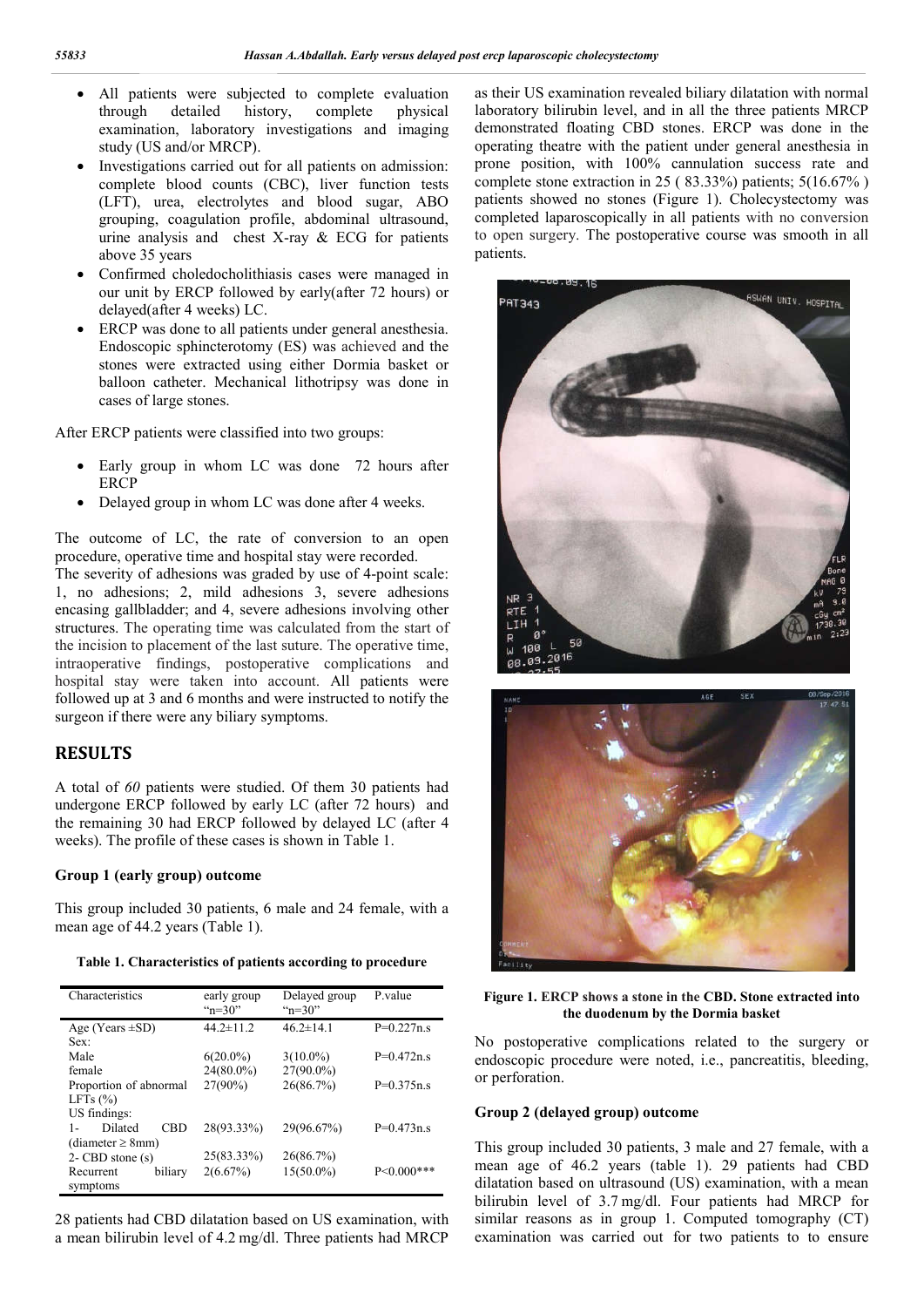absence of neoplasia. ERCP was done at the endoscopy unit with the patient under general anesthesia in prone position, with 100% cannulation success rate and complete stone extraction in 27 (90.0 %) patients; One patient (3.33%) showed no stones. In two patients with failed stone extraction because of large stone, a plastic stent was placed and patients were scheduled for CBD exploration within the next 4 weeks of the ERCP (Figure 2).



**Figure 2. ERCP shows large irretrievable stones in the CBD. A plastic stent was placed with the intention of a CBD exploration**

Cholecystectomy was completed laparoscopically in 28 patients. Only two cases were converted to open cholecystectomy. In the first patient severe inflammation and adhesions were present at the gallbladder area. Because of the intense adhesions at the Calot's triangle we decided to convert the operation to open cholecystectomy with open CBD exploration (Figure. 3.). In the second patient, laparoscopic cholecystectomy was initiated and during dissection the cystic duct was avulsed from its attachment near the bile duct. We decided to perform an open CBD exploration with successful extraction of the stone. Gallbladder removal was completed with closure of the CBD over a T-tube. Only five patients had complications in the form of biliary leak from cystic duct stump in one case, two postoperative bleeding and two wound infection (Table 3).

Table (2): shows the significant differences between grade l and grade 4 adhesion ratings between the early and delayed LC groups. The overall proportion of patients with high adhesion grades (grades 3 and 4) was higher in the delayed LC group than in the early group.

#### **Table 2. Comparison of adhesion grading**

| Grade<br>of<br>adhesion | early group<br>$(n=30)$ | Delayed<br>$group(n=30)$ | P value     |
|-------------------------|-------------------------|--------------------------|-------------|
| $\bullet$ 1             | $15(50\%)$              | $6(20\%)$                |             |
| $\bullet$ 2             | $9(30\%)$               | $7(23.3\%)$              | $P<0.001**$ |
| $\bullet$ 3             | $4(13.3\%)$             | 5(16.7%)                 |             |
| $\bullet$ 4             | $2(6.7\%)$              | $12(40\%)$               |             |

#### **Table 3. Outcome of patients**

| Item                       | early group<br>$(n=30)$ | Delayed<br>group $(n=30)$ | p-value         |
|----------------------------|-------------------------|---------------------------|-----------------|
| Operative<br>(min)<br>time | $45.0 \pm 12.4$         | $57.4 \pm 18.8$           | $P < 0.04*$     |
| mean $\pm$ SD              |                         |                           |                 |
| Conversion to open(rate)   | $\Omega$                | 2(6.67%)                  | $P=0.483n.s$    |
| Length of post-operative   | $2.1 \pm 1.1$           | $5.4 \pm 2.2$             | $P < 0.000$ *** |
| hospital stay (days)       |                         |                           |                 |
| Post-operative             |                         |                           |                 |
| complications:             |                         |                           |                 |
| •bleeding                  | 0                       | $2(6.67\%)$               | $P=0.365n.s$    |
| •bile leak                 | 0                       | $1(3.33\%)$               |                 |
| • wound infection          | 0                       | $2(6.67\%)$               |                 |

 $N_0$   $\frac{N_0}{N_0}$ 





**Figure 3. Delayed laparoscopic cholecystectomy after ERCP showes severe pericholecystic adhesions**

### **DISCUSSION**

The outcome of LC following ERCP remains a controversial subject. According to recent study, if LC is achieved early (< 72 hours) then outcome is good (El Nakeeb, 2016). However, many studies claim that delaying LC after ERCP allows the pericholecystic area to cool off and give time to recover from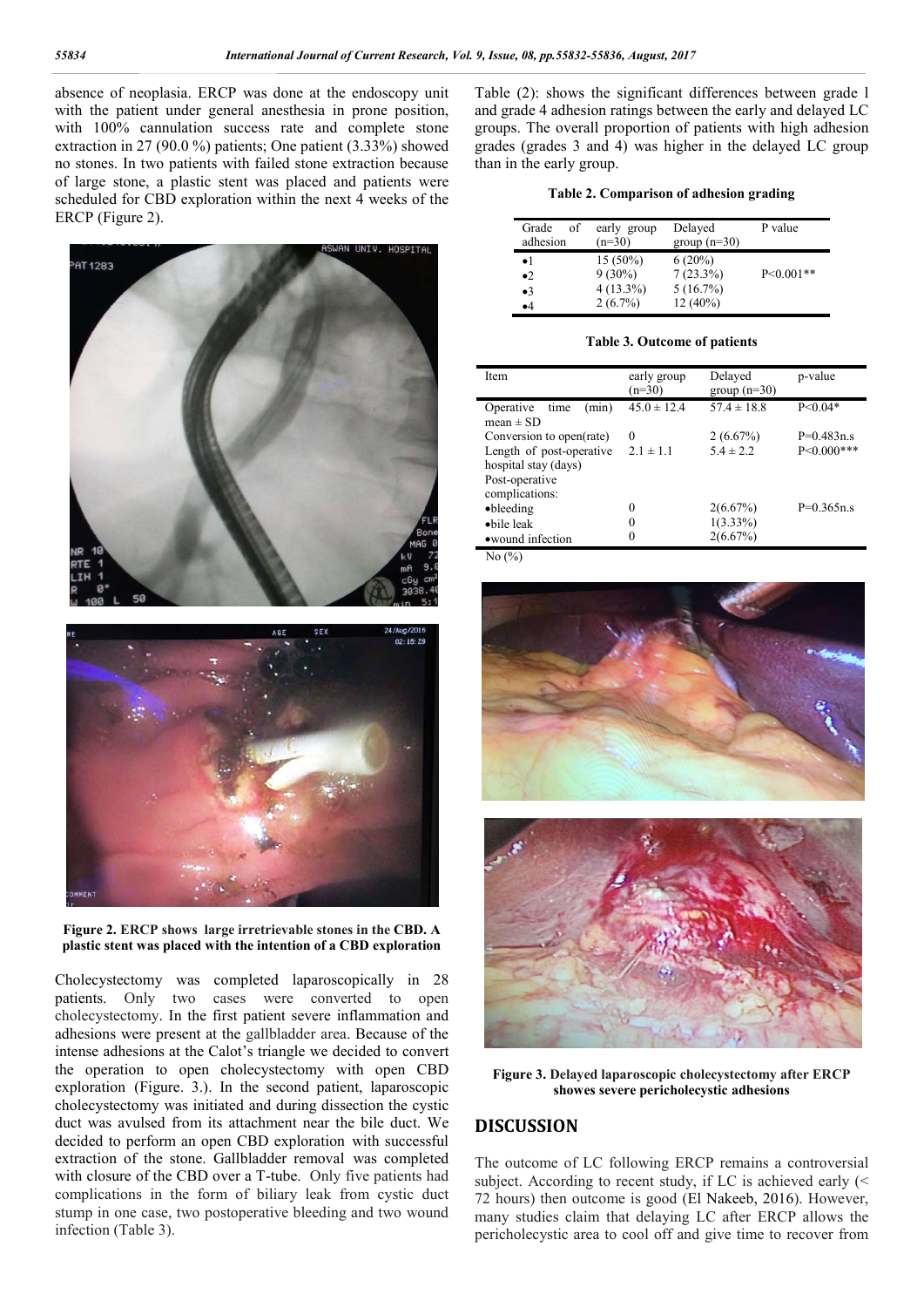the acute inflammations (Mann, 2013; Reinders, 2013). But the major pitfall of delaying LC is the incidence of biliary complication, which is as high as 20% (Ko, 2002). On the other hand, Donkervoort et al. reported in 2010 that the interval between LC and ERCP failed to influence the outcome of surgery (Donkervoort, 2010). In our study we compared the results in two groups who underwent ERCP followed by laparoscopic cholecystectomy early and after 4 weeks regarding the safety, hospital stay, conversion rate and complications. In our study, the mean length of postoperative hospital stay in group I (2.1  $\pm$  1 days) was significantly lower than that of group II (5.4  $\pm$  2.2 days) and this also was in agreement with a study by Donkervoort et al. (Donkervoort, 2010), who found significant reduction in the hospital stay. The mean length of postoperative hospital stay in group I was shorter than in other studies (Ko, 2002; Donkervoort, 2010; El Nakeeb, 2016; Mann, 2013; Reinders, 2013). The patients in the delayed group have significantly longer hospital stay than patients in the early group, which may be attributed to more postoperative complications in the delayed group. Our study revealed, a higher conversion rate when LC was done 4 weeks following ERCP. There were no conversions in group I. The conversion rate to open cholecystectomy was  $6.67\%$  (2) patients) in Group II only compared from those reported by Meshikhes (1%) (Meshikhes, 1995) and Romano (7.3%) (Romano, 2002). Studies on LC performed within days after ERCP reveal conversion rates as low as those for patients with uncomplicated cholelithiasis and our study is consistent with the study carried out by Bostanci and colleagues (Bostanci, 2010) who demonstrated significant reduction in the conversion rate that was mostly attributed to inflammatory adhesions. Many studies have concluded that ERCP is a predictor of conversion to open surgery and postoperative complications (Sarli, 2013; Ammori, 2003).

This study showed that operating times and severity of adhesions at the gallbladder area were increased in delayed group in whom LC was performed 4 weeks after ERCP. In the present study, the mean operative time in group I was  $45.0 \pm$ 12.4 min and in group II was  $57.4 \pm 18.8$  min, i.e. the mean operative time in the early group is shorter than that of the delayed group and this is in concordance with with the results of the study carried out by Csendes et  $al<sup>25</sup>$ . The operating time was longer in Group II patients who underwent delayed cholecystectomy, mostly attributed to scarring and fibrosis of the biliary tree and gallbladder area. Significantly higher levels of adhesions encountered during surgery have been reported for patients who underwent ERCP (Chandio, 2009; Schachter, 2000). This finding is corroborated in in present study, in which a significantly higher grade of adhesions was encountered in patients undergoing LC 4 weeks after ERCP. A causal relationship between ERCP and operative difficulty remains a controversial subject. ERCP is most commonly done for patients in whom biliary pancreatitis and cholangitis develop, who are likely to have peripancreatic and pericholedochal fibrosis. This would be reflected in the adhesion grading. ERCP itself may injure the structures within the hepatoduodenal ligament either because of instrumentation of the biliary duct or as a direct effect of the contrast, causing increased periportal inflammation and scarring. (Boerma, 2002 and Bostanci, 2010). It has been reported that earlier LC is less challenging and can be achieved without significant adverse events (Reinders, 2010; Bostanci, 2010 and Van Baal, 2012). The difference between the two groups comes from the difficulty in the surgery. There were more pericholecystic

adhesions, which is a sign of inflammation, in group 2. Interestingly, during the surgery it was seen that the duodenum was adherent to the common bile duct with loose adhesions. This is probably attributed to inflammation occurring in contrast material infusion and endoscopic instrumentation of the biliary duct during ERCP (El Nakeeb, 2016).

### **Conclusion**

The optimal management of CBDS is dependent on the skills and techniques of the surgical team available at the hospital. There is no doubt, however, that the early LC after ERCP has some definite advantages over delayed LC 4weeks after ERCP. The current study suggests that early LC after ERCP for the management of cholecysto-choledocholithiasis is a safe, effective, and time saving technique with a low rate of postoperative complications. In the light of our findings we have felt that if patients could be brought to operation earlier after ERCP the morbidity might be substantially reduced.

### **REFERENCES**

- Al-Hadi FH, Chiedozi LC, Salem MM George TV, Desouky M, Pasha SM. Comparison of Laparoscopic and Open Cholecystectomy at Prince Abdul Rahman Al Sudairy Hospital, Saudi Arabia. *East Afr. Med. Journal* 1998; 75 (9): 536-9
- Ammori BJ, Davides D, Vezakis A, Larvin M, McMahon MJ. Laparoscopic cholecystectomy: are patients with biliary pancreatitis at increased operative risk? Surg Endosc. 2003;17:777–780
- Boerma D, Rauws EA, Keulemans YC, Janssen IM, Bolwerk CJ, Timmer R, et al. Wait-and-see policy or laparoscopic cholecystectomy after endoscopic sphincterotomy for bileduct stones: a randomized trial. Lancet. 2002; 360: 761- 765.
- Bostanci EB, Ercan M, Ozer I, Teke Z, Parlak E, Akoglu M. Timing of elective laparoscopic cholecystectomy after endoscopic retrograde cholangiopancreaticography with sphincterotomy: a pro- spective observational study of 308 patients. Langenbecks Arch Surg. 2010; 395: 661-666.
- Chandio A, Timmons S, Majeed A, Twomey A, Aftab F. Factors influencing the successful completion of laparoscopic cholecystectomy. JSLS. 2009;13:581–586
- Collins C, Maguire D, Ireland A, Fitzgerald E, O'Sullivan GC. A prospective study of common bile duct calculi in patients undergoing laparoscopic cholecystectomy. natural history of choledocholithiasis revisited. Ann Surg 2004; 239:28– 33.
- Csendes A, Burdiles P, Maluenda F, Diaz JC, Csendes P, Mitru N. Simultaneous bacteriologic assessment of bile from gallbladder and common bile duct in control subjects and patients with gallstones and common duct stones. Arch Surg. 1996; 131: 389-394.
- Donkervoort SC, van Ruler O, Dijksman LM, van Geloven AA, Pierik EG. Identification of risk factors for an unfavorable lapa- roscopic cholecystectomy course after endoscopic retrograde cholangiography in the treatment of choledocholithiasis. SurgEndosc. 2010; 24: 798- 804.
- El Nakeeb A, Ezzet H, Askar W, El Hanafy E, Hamdy E, Atef E, et al. Early Versus Late Cholecystectomy after Clearance of Common Bile Duct Stones by Endoscopic Retrograde Cholangiopancreatography: A Prospective Randomized Study. Surg Laparosc Endosc Percutan Tech. 2016; 26: 202-207.